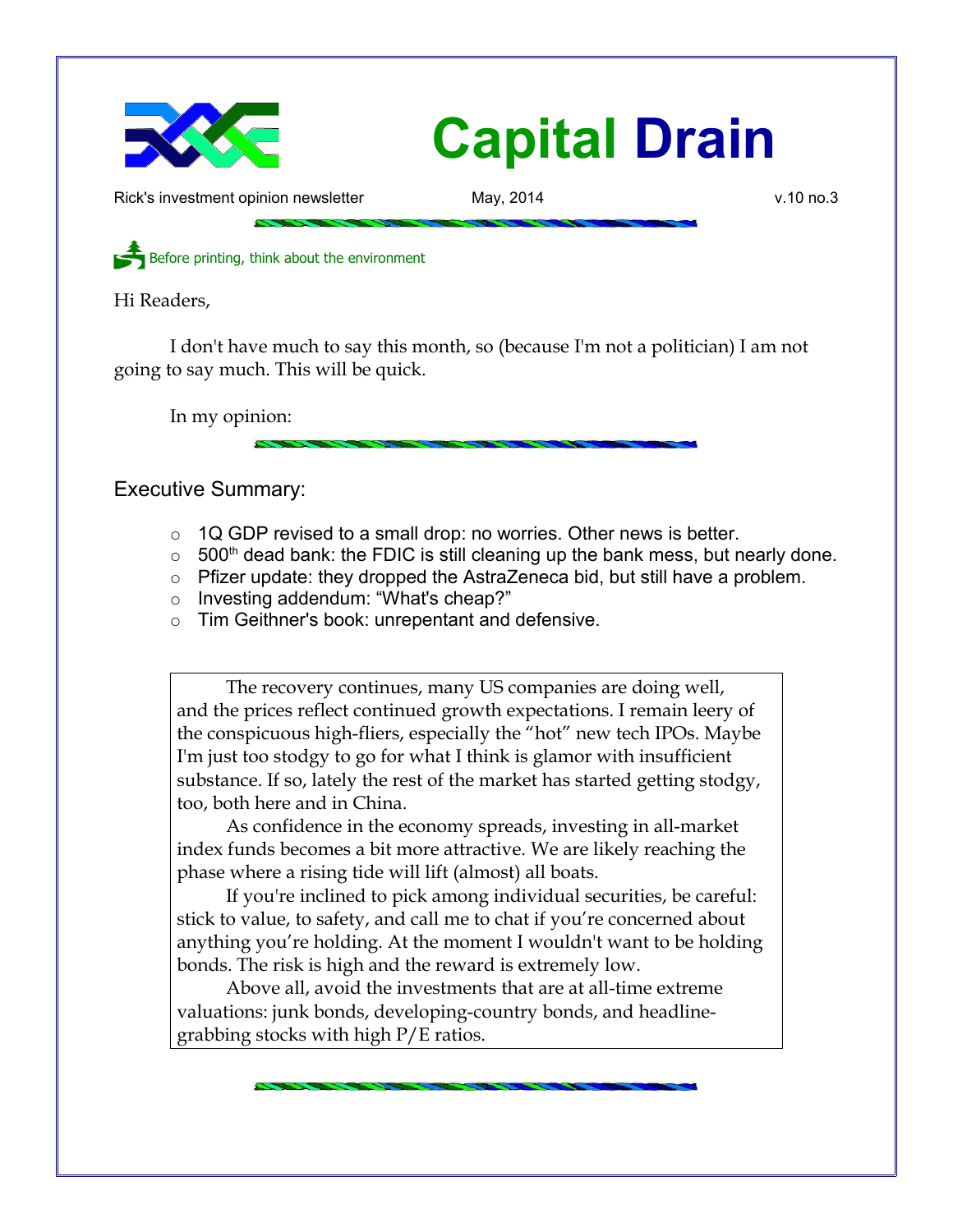### The Details:

Everything is OK. Not great, but not bad. I'm sticking with the portfolio theme and specific stocks I've detailed in previous letters.

Last month I **Real GDP in Five Recoveries** mentioned that the Copyright © 2014 Longsplice Investments<br>www.LongspliceInvest.com 'Advance' (first Percent change from bottom  $12$ guess) estimate of  $10$ the **GDP** during  $\mathbf{\mathsf{R}}$ the first quarter of 958 6 the year had been 1982 Q4 1991 Q1 flat. This month the  $\overline{A}$ 2001-04 2009 Q2 to 2014 Q1 (prelim) 'Preliminary' **Historical Average Rate** estimate shows a ň small decrease.  $\ddot{\mathbf{0}}$  $10$  $\overline{20}$  $\overline{30}$  $\overline{40}$ 50 60 70 That's Months after bottom

#### certainly

disappointing, but it's not a cause for new concern. The reasons for the drop, which still may be revised upward next month, are well-known and one-time problems.

Other recent reports give us much **better news**. The number of newly-laid-off workers dropped again last week, to nearly the lowest level since before the recession.

That and other economic data feed into the Fed's Leading Economic Indicator index, which rose nicely to a better-thanaverage level for a recovery. We have every reason to expect continued improvement.



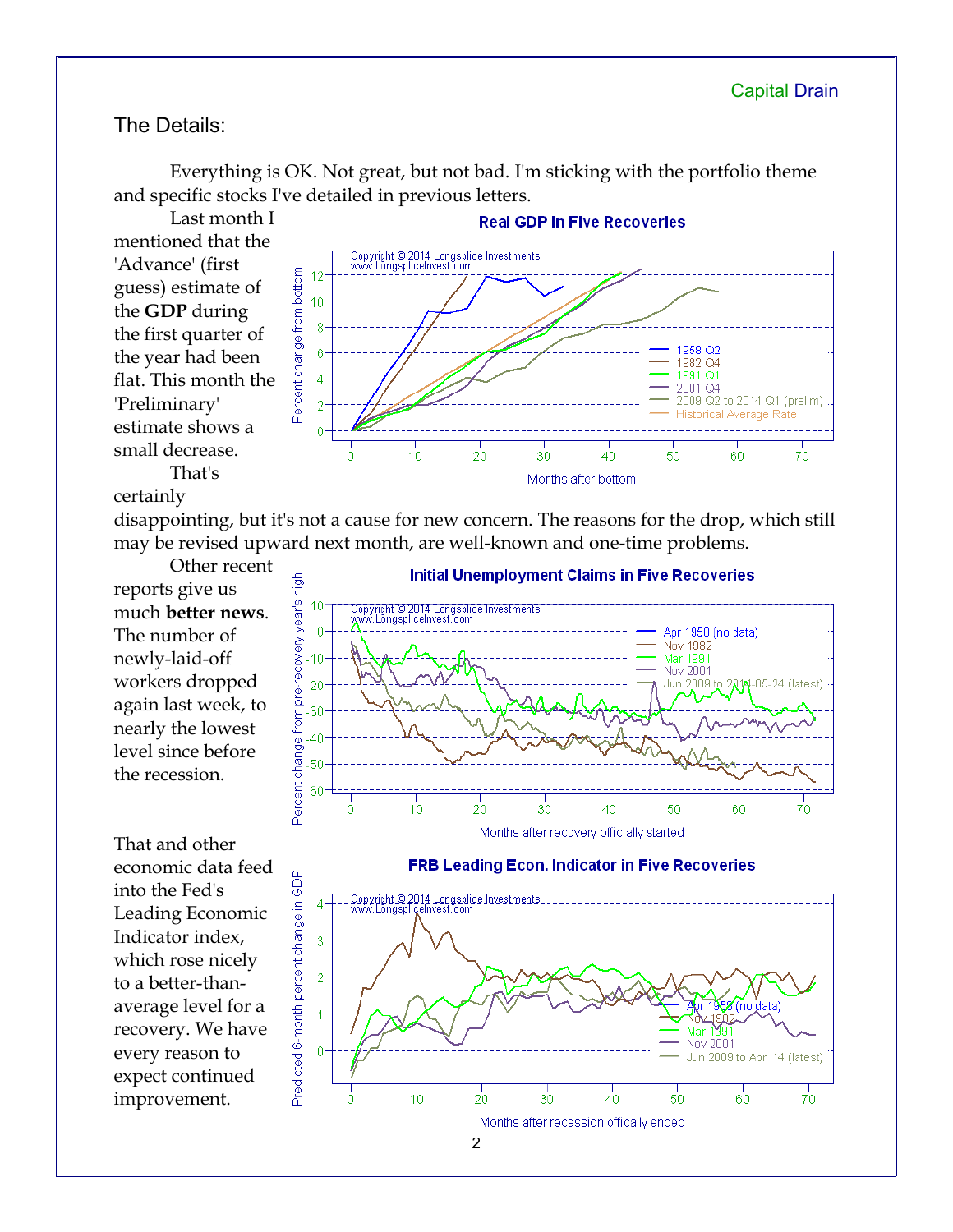

The end of the financial crisis period passed a milestone yesterday, as the **500th bank** was closed by the **FDIC**. Recall that no banks failed in 2005 or 2006. That's the level we want to get back to. The rate of failures and the

cost of protecting the insured savings of those banks' customers has tapered off to nearly-- but not quite-- nothing.

The total cost to the FDIC will probably not exceed \$90 billion. The cost to the US taxpayer is zero. The FDIC is supported by insurance-like payments from the banks. This is the one part of the whole fiasco where the banks actually bore the cost of their folly.

Last month I mentioned my concern about Pfizer because of their bid for rival drug maker AstraZeneca. That bid generated a lot of political and investment discussion about the tax aspect, the inevitable layoffs, and the relative values of the two companies. Since Pfizer was partially paying with their own stock, the ratio of the 'true' value of Pfizer shares relative to AstraZeneca shares had a big effect on the interpretation of how much Pfizer was paying.

Pfizer's price has not yet come back up to where it was when I wrote that I was selling. I hadn't sold all of mine before the price dropped abruptly. Now I'm neither in a hurry to sell the rest, nor considering buying any back.

Pfizer and most of the other big pharmaceutical companies are having trouble with their R&D. Many of their most profitable drugs are old enough that they will cease to be protected by patents soon. Some new drugs look good, but nothing looks like a real bonanza. That raises the question: what caused the surge of good drugs a dozen years ago, and why did that surge taper off? I assume that the answer is technological: that the developers fully exploited some research knowledge breakthrough, and now lack a promising direction for their search. If that's true, it's a problem that could last a long time. Breakthroughs don't respect schedules.

As an aside, note how casually Wall Street abandoned the idea of an 'efficient market' during the bargaining. If the market were efficient, then the 'true' value of Pfizer and AstraZeneca stock would have been the market price. When real money is at stake, no investment professional believes that.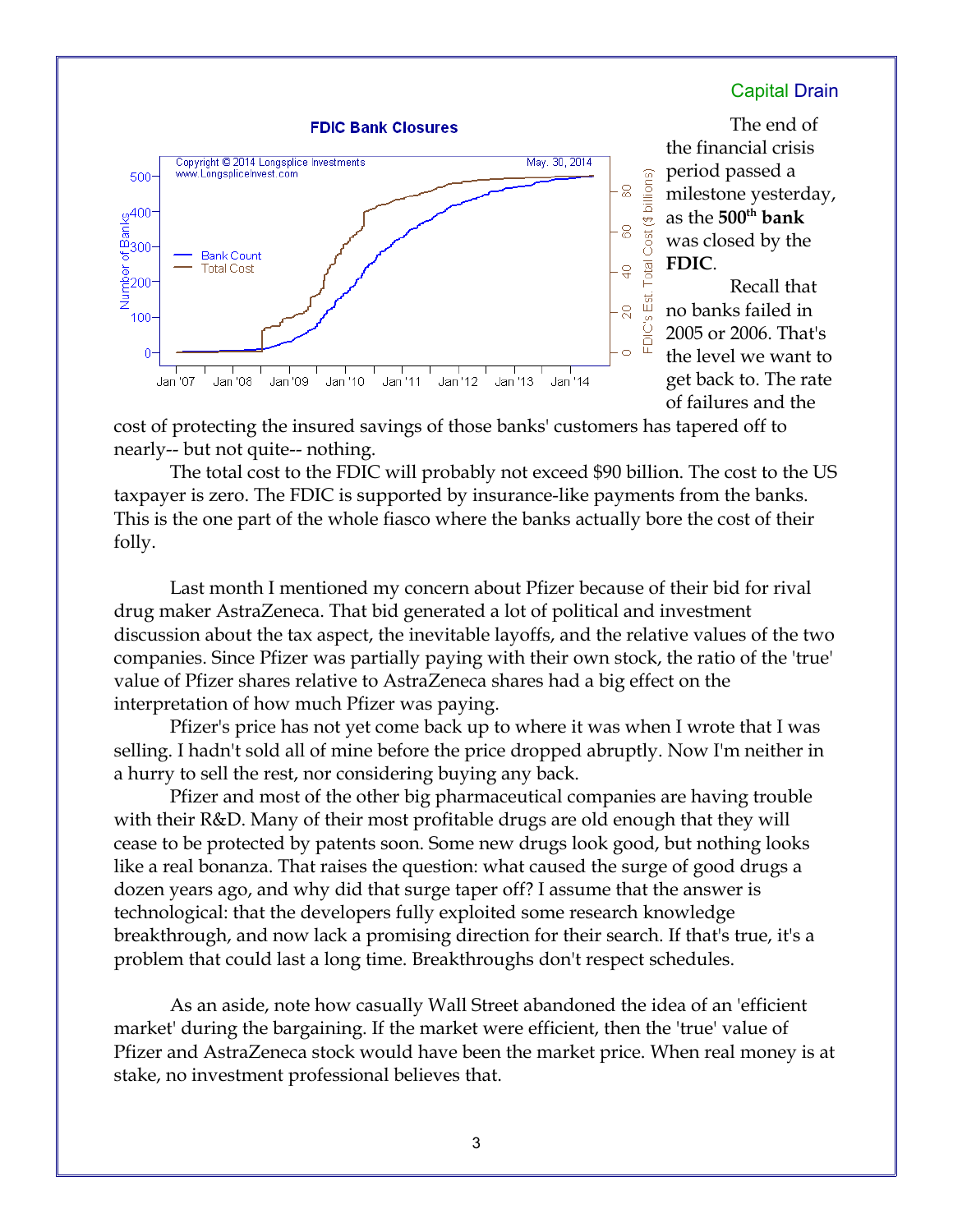Last month I wrote a little about how I **choose stocks** to invest in. The idea of choosing at all assumes that the market does not express the 'true' value of stocks. The next question, of course is, "So what makes you think you can see a stock's value better, and what makes you think the market will come around to a 'truer' price."

Those are fair questions. Most of the time I can't offer a good answer for one or both questions. That means I don't single those stocks out to buy or sell.

On the other hand, sometimes, especially when the market is being exuberant, I look at potential investments and think "I really don't want to buy a company with those risks at that price." So I don't. If you're a long-time reader, you'll recall that sometimes I just sat on cash rather than make investments I didn't like.

Warren Buffet has described the same issue during some of the bubble periods during his career. His 'sat-upon cash' was, if I recall correctly, \$6 billion in 2004 or -5. That was a lot of money sitting earning very little, which he found frustrating. I certainly don't claim to be as astute or experienced as he is, but his comment does legitimize the concept.

As I said, the basic rule everyone knows is "Buy low, sell high." Sometimes, especially when some investments are getting a lot of attention and prices have been pushed up, the key question is "what's cheap?" If most things seem too expensive for my taste, what is out there that is not an object of that attention, and is that neglect making it cheap?

That was the line of reasoning that led me to the dividend stocks back in 2010. The circumstance was slightly different, in that the stock markets had been driven down by the crowd rather than up, but still the key was "What's cheap: what has value that isn't being recognized in its market price?"

Oftentimes there isn't a clear answer, but sometimes there is.

**Timothy Geithner** was the president of the Federal Reserve Bank of New York<sup>[1](#page-3-0)</sup> when Wall Street melted down. He helped craft the bailout plan funded by taxpayers, and helped push the plan through a reluctant Congress. Later he was the 75th United States Secretary of the Treasury during the desperately anemic faltering recovery.

He has written a **book**, Stress Test. [2](#page-3-1)

I have not read it, but I've heard him talk about it in interviews. It makes my teeth hurt. He is unrepentant, repetitious, evasive, and defensive.

Aside from style, my main objection is his insistence that it was not just a bailout of the financial firms, specifically the big banks. Everything he did, he says, was necessary to protect the working-class masses of America and the world. He seems really put out that we don't accept that definition.

I grant that a bottomless financial meltdown would have been bad for everyone, and preventing such a total meltdown was vital.

<span id="page-3-0"></span><sup>1</sup> "Timothy Geithner," Wikipedia, 22 May 2014 at 21:54, Wikimedia Foundation, Inc., 31 May 2014 <https://en.wikipedia.org/wiki/Timothy\_Geithner>.

<span id="page-3-1"></span><sup>2</sup> Timothy F. Geithner, Stress Test: Reflections on Financial Crises (Crown, 2014).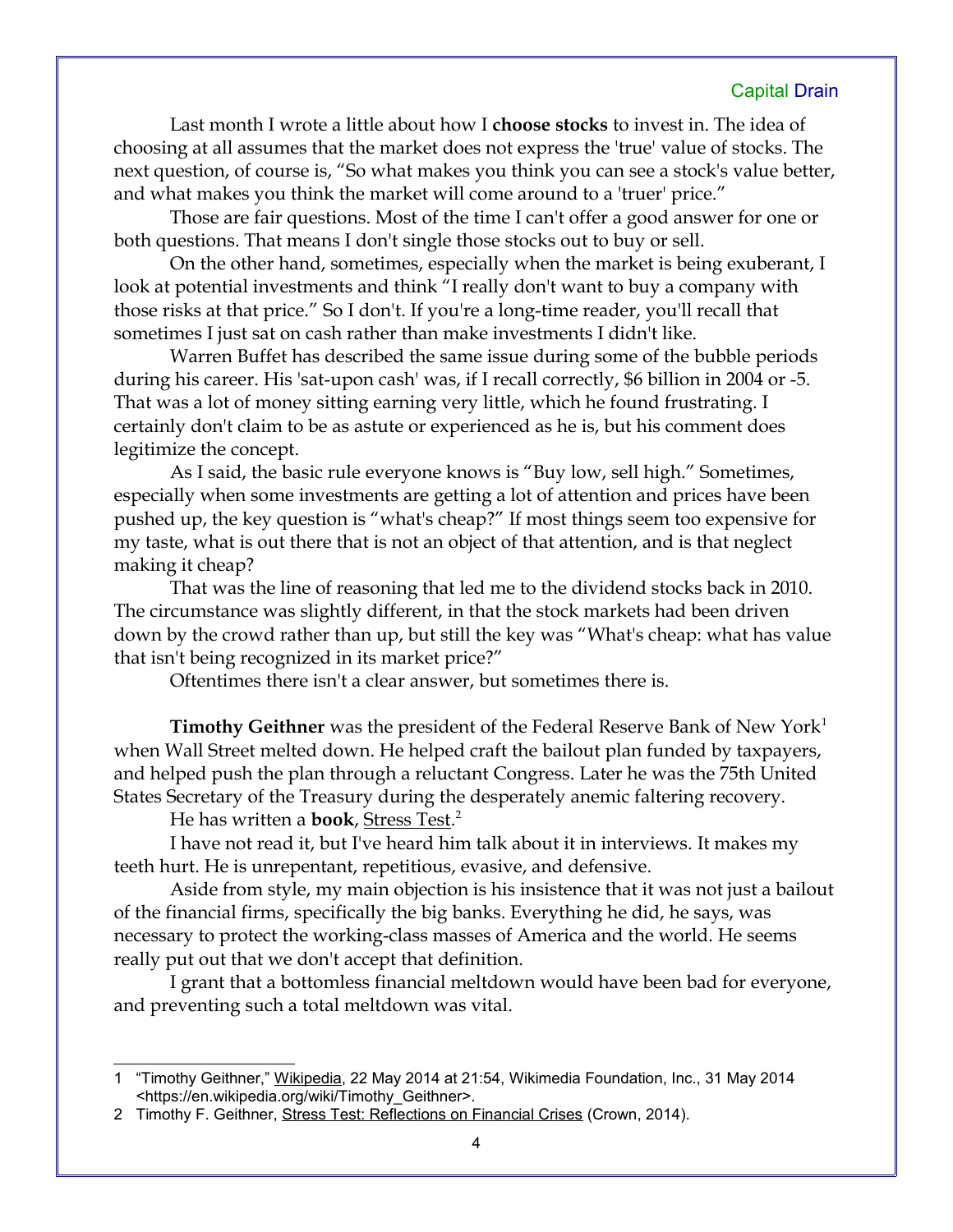However, my question to him is: once the banks were saved, why did you stop? The working-class masses of America and the world are still suffering a-plenty. The damage that the now-rescued banks caused to them is still there. So, champ, where's the rest of your rescue? You're no longer in office, but are working at Warburg Pincus, a (surprise!) Wall Street private equity firm. You were Secretary of the Treasury of the United States for four years. Don't you think you could have at least raised your voice for more help for the non-financier classes while you were there? You didn't, you know.

You still could help if you wanted to. If you take a few free moments from your aggrieved self-defense, you could still offer suggestions, perhaps even lobby, for defending the interests of We, the People.

It's time to email this to you.

If you have any questions, please write or phone. If you want to read more, the company [web site](http://www.LongspliceInvest.com/newsletter.shtml) has archived editions of this letter, lots of charts, and links to other interesting sites. There's also a [web log](http://www.LongspliceInvestments.com/ricksblog) where I discuss the process and progress of starting the mutual fund, along with occasional economic or investing thoughts..

**Please forward this to any and all friends who are interested. Thanks!** If you got this as a forwarded copy, you can get on the list to get your own future copies directly by sending me your email address.

You can [subscribe online here](http://www.longspliceinvest.com/ricksblog/subscribe/) to get email notification of both new blog posts and new newsletters.

Take care,

Rick

Alameda CA 94501-1373

 "Our doubts are traitors, And make us lose the good that we oft might win, By fearing to attempt." --W. Shakespeare





A collection of fine industrial Boilerplate, but true:

Nothing in this e-mail should be considered personalized investment advice. Although I may answer your general questions, I am not licensed under securities laws to address your particular investment situation. No communication from me to you should be deemed as personalized investment advice.